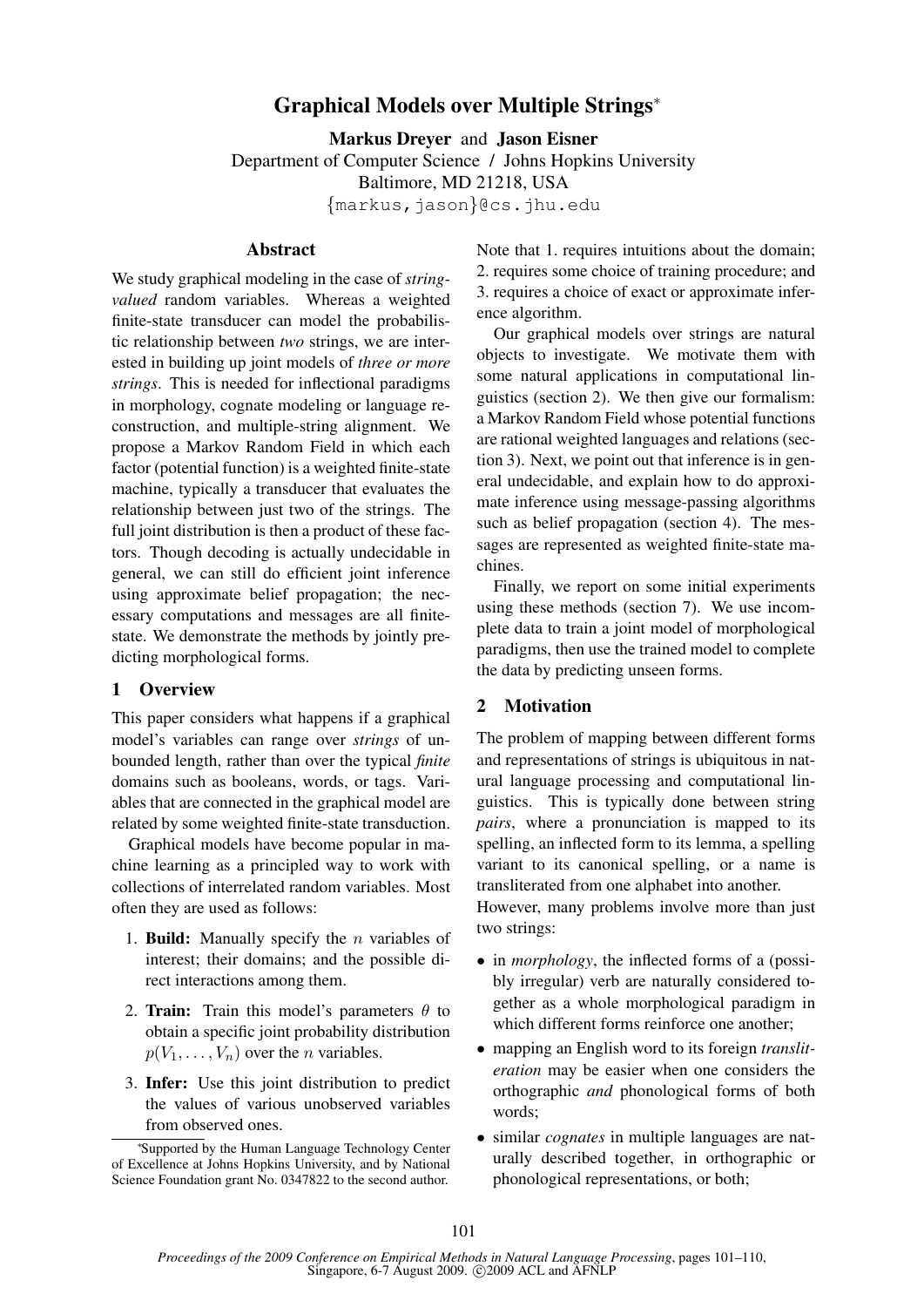- modern and ancestral word forms form a phylogenetic tree in *historical linguistics*;
- in *bioinformatics* and in *system combination*, multiple sequences need to be aligned in order to identify regions of similarity.

We propose a unified model for multiple strings that is suitable for all the problems mentioned above. It is robust and configurable and can make use of task-specific overlapping features. It learns from observed and unobserved, or latent, information, making it useful in supervised, semisupervised, and unsupervised settings.

## 3 Formal Modeling Approach

#### 3.1 Variables

A Markov Random Field (MRF) is a joint model of a set of random variables,  $V = \{V_1, \ldots, V_n\}.$ We assume that all variables are string-valued, i.e. the value of  $V_i$  may be any string  $\in \Sigma_i^*$ , where  $\Sigma_i$ is some finite alphabet.

We may use meaningful names for the integers i, such as  $V_{2SA}$  for the 2nd singular past form of a verb.

The assumption that *all* variables are stringvalued is not crucial; it merely simplifies our presentation. It is, however, sufficient for many practical purposes, since most other discrete objects can be easily encoded as strings. For example, if  $V_1$  is a part of speech tag, it may be encoded as a length-1 string over the finite alphabet  $\Sigma_1 \stackrel{\text{def}}{=} \{\text{Noun}, \text{Verb}, \ldots\}.$ 

## 3.2 Factors

A Markov Random Field defines a probability for each assignment A of values to the variables in  $\mathcal{V}$ :

$$
p(\mathcal{A}) \stackrel{\text{def}}{=} \frac{1}{Z} \prod_{j=1}^{m} F_j(\mathcal{A}) \tag{1}
$$

This distribution over assignments is specified by the collection of **factors**  $F_i : A \mapsto \mathbb{R}_{\geq 0}$ . Each factor (or potential function) is a function that depends on only a *subset* of A.

Fig. 1 displays an undirected factor graph, in which each factor is connected to the variables that it depends on.  $F_1, F_3, F_5$  in this example are unary factors because each one scores the value of a single variable, while  $F_2, F_4, F_6$  are **binary** factors.



Figure 1: Example of a factor graph. Black boxes represent factors, circles represent variables (infinitive, 2nd past, and 3rd present-tense forms of the same verb; different samples from the MRF correspond to different verbs). Binary factors evaluate how well one string can be transduced into another, summing over all transducer paths (i.e., alignments, which are not observed in training).

In our setting, we will assume that each unary factor is specified by a weighted finite-state automaton (WFSA) whose weights fall in the semiring  $(\mathbb{R}_{\geq 0}, +, \times)$ . Thus the score  $F_3(\ldots, V_{2SA} =$  $x, \ldots$ ) is the total weight of all paths in the  $F_3$ 's WFSA that accept the string  $x \in \Sigma_{2SA}^*$ . Each path's weight is the product of its component arcs' weights, which are non-negative.

Similarly, we assume that each binary factor is specified by a weighted finite-state transducer (WFST). Such a model is essentially a generalization of stochastic edit distance (Ristad and Yianilos, 1996) in which the edit probabilities can be made sensitive to a finite summary of context.

Formally, a WFST is an automaton that resembles a weighted FSA, but it nondeterministically reads *two* strings x, y in parallel from left to right. The score of  $(x, y)$  is given by the total weight of all accepting paths in the WFST that map  $x$  to  $y$ . For example, different paths may consider various monotonic alignments of x with  $y$ , and we sum over these mutually exclusive possibilities.<sup>1</sup>

A factor might depend on  $k > 2$  variables. This requires a k-tape weighted finite-state machine (WFSM), an obvious generalization where each path reads  $k$  strings in some alignment.<sup>2</sup>

To ensure that  $Z$  is finite in equation (1), we can require each factor to be a "proper" WFSM, i.e., its accepting paths have finite total weight (even if the WFSM is cyclic, with infinitely many paths).

 ${}^{1}$ Each string is said to be on a different "tape," which has its own "read head," allowing the WFSM to maintain a separate position in each string. Thus, a path in a WFST may consume any number of characters from  $x$  before consuming the next character from y.

<sup>&</sup>lt;sup>2</sup>Weighted acceptors and transducers are the cases  $k = 1$ and  $k = 2$ , which are said to define **rational languages** and rational relations.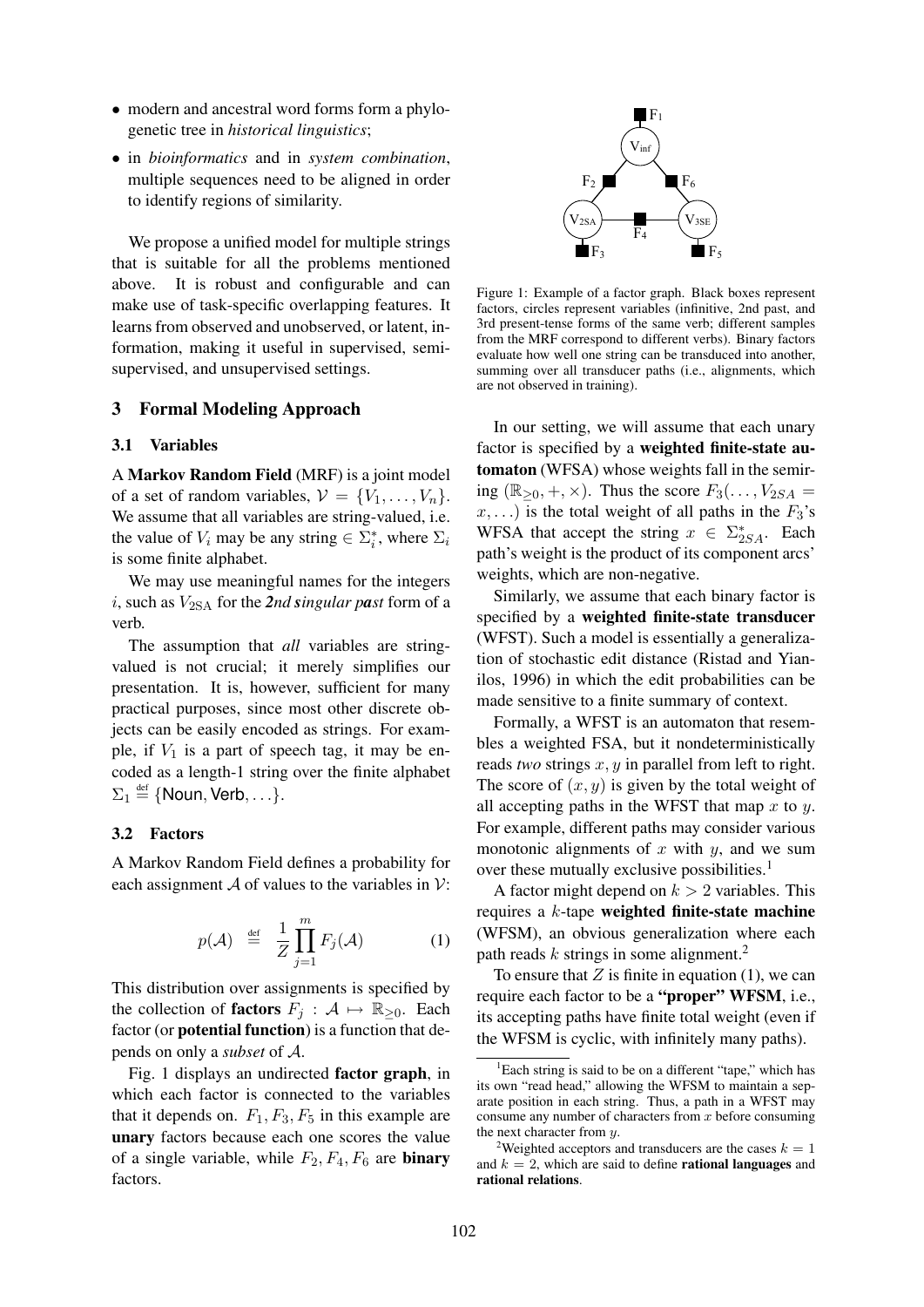## 3.3 Parameters

Our probability model has trainable parameters: a vector of **feature weights**  $\theta \in \mathbb{R}$ . Each arc in each WFSM has a real-valued weight that depends on  $\theta$ . Thus, tuning  $\theta$  during training will change the arc weights, hence the path weights, the factor functions, and the whole probability distribution  $p(A)$ .

Designing the probability model includes specifying the topology and weights of each WFSM. Eisner (2002) explains how to specify and train such parameterized WFSMs. Typically, the weight of an arc is a simple sum like  $\theta_{12} + \theta_{55} +$  $\theta_{72}$ , where  $\theta_{12}$  is included on all arcs that share feature 12. However, more interesting parameterizations arise if the WFSM is constructed by operations such as transducer composition, or from a weighted regular expression.

## 3.4 Power of the formalism

Factored finite-state string models (1) were originally suggested by the second author, in Kempe et al. (2004). That paper showed that even in the unweighted case, such models could be used to encode relations that could not be recognized by any k-tape FSM. We offer a more linguistic example as a small puzzle. We invite the reader to specify a factored model (consisting of three FSTs as in Fig. 1) that assigns positive probability to just those triples of character strings  $(x, y, z)$  that have the form (*red ball*, *ball red*, *red*), (*white house*, *house white*, *white*), etc. This uses the auxiliary variable  $Z$  to help encode a relation between  $X$ and Y that swaps words of unbounded length. By contrast, no FSM can accomplish such unbounded swapping, even with 3 or more tapes.

Such extra power might be linguistically useful. Troublingly, however, Kempe et al. (2004) also observed that the framework is powerful enough to express computationally *undecidable* problems.<sup>3</sup> This implies that to work with arbitrary models, we will need approximate methods.<sup>4</sup> Fortunately, the graphical models community has already de-



Figure 2: Illustration of messages being passed from variable to factor and factor to variable. Each message is represented by a finite-state acceptor.

veloped many such methods, to deal with the computational intractability (if not undecidability) of exact inference.

## 4 Approximate Inference

In this paper, we focus on how belief propagation (BP)—a simple well-known method for approximate inference in MRFs (Bishop, 2006)—can be used in our setting. BP in its general form has not yet been widely used in the NLP community.<sup>5</sup> However, it is just a generalization to *arbitrary* factor graphs of the familiar forward-backward algorithm (which operates only on chain-structured factor graphs). The algorithm becomes approximate (and may not even converge) when the factor graphs have cycles. (In that case it is more properly called "loopy belief propagation.")

## 4.1 Belief propagation

We first sketch how BP works in general. Each variable  $V$  in the graphical model maintains a belief about its value, in the form of a marginal distribution  $\tilde{p}_V$  over the possible values of V. The final beliefs are the output of the algorithm.

Beliefs arise from messages that are sent between the variables and factors along the edges of the factor graph. Variable  $V$  sends factor  $F$  a message  $\mu_{V \to F}$ , which is an (unnormalized) probability distribution over  $V$ 's values  $v$ , computed by

$$
\mu_{V \to F}(v) := \prod_{F' \in \mathcal{N}(V), F' \neq F} \mu_{F' \to V}(v) \tag{2}
$$

where  $\mathcal N$  is the set of neighbors of V in the graphical model. This message represents a consensus of V's *other* neighboring factors concerning V's value. It is how V tells F what its belief  $\tilde{p}_V$  would be if  $F$  were absent. Informally, it communicates to F: *Here is what my value would be if it were up to my other neighboring factors* F 0 *to determine.*

<sup>&</sup>lt;sup>3</sup>Consider a simple model with two variables and two binary factors:  $p(V_1, V_2) \stackrel{\text{def}}{=} \frac{1}{Z} \cdot F_1(V_1, V_2) \cdot F_2(V_1, V_2)$ . Suppose  $F_1$  is 1 or 0 according to whether its arguments are equal. Under this model,  $p(\epsilon) < 1$  iff there exists a string  $x \neq \epsilon$  that can be transduced to itself by the unweighted transducer  $F_2$ . This question can be used to encode any instance of Post's Correspondence Problem, so is undecidable.

<sup>&</sup>lt;sup>4</sup>Notice that the simplest approximation to cure undecidability would be to impose an arbitrary maximum on string length, so that the random variables have a finite domain, just as in most discrete graphical models.

 $5$ Notable exceptions are Sutton et al. (2004) for chunking and tagging, Sutton and McCallum (2004) for information extraction, Smith and Eisner (2008) for dependency parsing, and Cromierès and Kurohashi (2009) for alignment.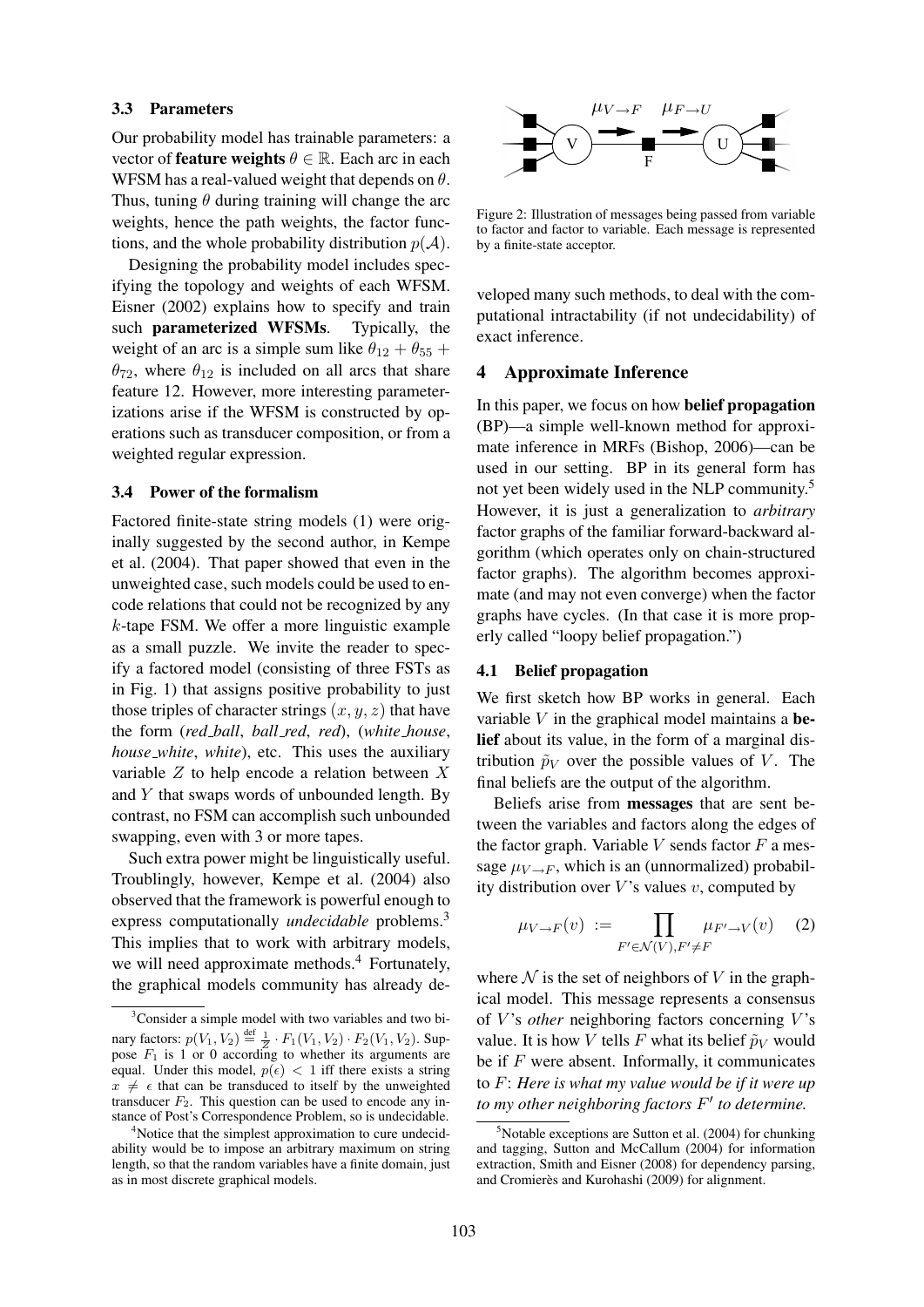The factor  $F$  can then collect such incoming messages from neighboring variables and send its own message on to another neighbor U. Such a message  $\mu_{F\rightarrow U}$  suggests good values for U, in the form of an (unnormalized) distribution over  $U$ 's values  $u$ , computed by

$$
\mu_{F \to U}(u) := \sum_{\mathcal{A} \text{ s.t.} \mathcal{A}[U] = u} F(\mathcal{A}) \prod_{U' \in \mathcal{N}(F), U' \neq U} \mu_{U' \to F}(\mathcal{A}[U'])
$$
\n(3)

where  $A$  is an assignment to all variables, and  $A[U]$  is the value of variable U in that assignment. This message represents F's prediction of U's value based on its *other* neighboring variables U 0 . Informally, via this message, F tells U: *Here is what I would like your value to be, based on the messages that my other neighboring variables have sent me about their values, and how I would prefer you to relate to them.*

Thus, each edge of the factor graph maintains two messages  $\mu_{V\rightarrow F}, \mu_{F\rightarrow V}$ . All messages are updated repeatedly, in some order, using the two equations above, until some stopping criterion is reached.<sup>6</sup> The *beliefs* are then computed:

$$
\tilde{p}_V(v) \stackrel{\text{def}}{=} \prod_{F \in \mathcal{N}(V)} \mu_{F \to V}(v) \tag{4}
$$

If variable V is *observed*, then the right-hand sides of equations (2) and (4) are modified to tell V that it *must* have the observed value v. This is done by multiplying in an extra message  $\mu_{\text{obs}\rightarrow V}$ that puts probability 1 on  $v^7$  and 0 on other values. That affects *other* messages and beliefs. The final belief at each variable estimates its *posterior* marginal under the MRF (1), *given all observations*.

### 4.2 Finite-state messages in BP

Both  $\mu_{V\rightarrow F}$  and  $\mu_{F\rightarrow V}$  are unnormalized distributions over the possible values of  $V$ —in our case, strings. A distribution over strings is naturally represented by a WFSA. Thus, belief propagation translates to our setting as follows:

- Each message is a WFSA.
- Messages are typically initialized to a one-state WFSA that accepts all strings in  $\Sigma^*$ , each with

weight  $1<sup>8</sup>$ 

- Taking a pointwise product of messages to  $V$  in equation (2) corresponds to WFSA intersection.
- If F in equation (3) is binary,<sup>9</sup> then there is only one U'. Then the outgoing message  $\mu_{F\to U}$ , a WFSA, is computed as domain( $F \circ \mu_{U' \to F}$ ).

Here ○ composes the factor WFST with the incoming message WFSA, yielding a WFST that gives a joint distribution over  $(U, U')$ . The domain operator projects this WFST onto the U side to obtain a WFSA, which corresponds to marginalizing to obtain a distribution over U.

• In general,  $F$  is a  $k$ -tape WFSM. Equation (3) "composes"  $k - 1$  of its tapes with  $k - 1$  incoming messages  $\mu_{U\rightarrow F}$ , to construct a joint distribution over the k variables in  $\mathcal{N}(F)$ , then projects onto the  $k<sup>th</sup>$  tape to marginalize over the  $k-1$  U' variables and get a distribution over U. All this can be accomplished by the WFSM generalized composition operator  $\boxtimes$  (Kempe et al., 2004).

After projecting, it is desirable to determinize the WFSA. Otherwise, the summation in (3) is only implicit—the summands remain as distinct paths in the  $WFSA^{10}$ —and thus the WFSAs would get larger and larger as BP proceeds. Unfortunately, determinizing a WFSA still does not guarantee a small result. In fact it can lead to exponential blowup, or even infinite blowup.<sup>11</sup> Thus, in practice we recommend against determinizing the messages, which may be inherently complex. To shrink a message, it is safer to *approximate* it with a small deterministic WFSA, as discussed in the next section.

#### 4.3 Approximation of messages

In our domain, it is possible for the finite-state messages to *grow unboundedly in size* as they flow around a cycle. After all, our messages are not just multinomial distributions over a fixed finite

<sup>&</sup>lt;sup>6</sup>Preferably when the beliefs converge to some fixed point (a local minimum of the Bethe free energy). However, convergence is not guaranteed.

<sup>&</sup>lt;sup>7</sup>More generally, on *all* possible observed variables.

<sup>&</sup>lt;sup>8</sup>This is an (improper) uniform distribution over  $\Sigma^*$ . Although is *not* a proper WFSA (see section 3.2), there is an upper bound on the weights it assigns to strings. That guarantees that all the messages and beliefs computed by  $(2)$ – $(4)$ will be proper FSMs, provided that all the factors are proper WFSMs.

<sup>&</sup>lt;sup>9</sup>If it is unary, (3) trivially reduces to  $\mu_{F \to U} = F$ .

<sup>&</sup>lt;sup>10</sup>The usual implementation of projection does not change the topology of the WFST, but only deletes the  $U'$  part of its arc labels. Thus, multiple paths that accept the same value of U remain distinct according to the distinct values of  $U'$  that they were paired with before projection.

 $11$ If there is no deterministic equivalent (Mohri, 1997).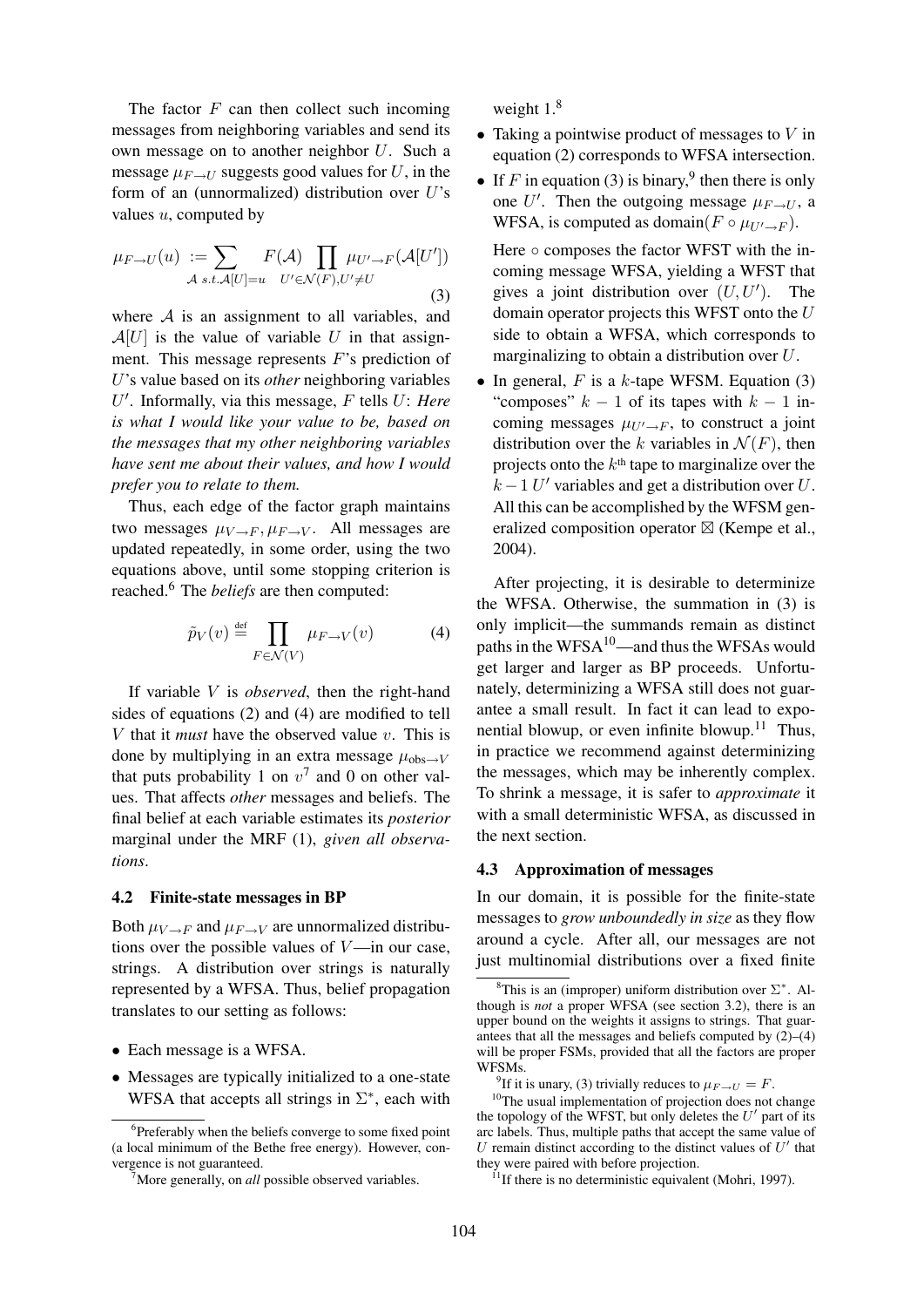set. They are distributions over the infinite set  $\Sigma^*$ . A WFSA represents this in finite space, but more complex distributions require bigger WFSAs, with more distinct states and arc weights.

Facing the same problem for distributions over the infinite set  $\mathbb R$ , Sudderth et al. (2002) simplified each message  $\mu_{V \to F}$ , approximating a complex Gaussian mixture by using fewer components.

We could act similarly, variationally approximating a large WFSA P with a smaller one Q. Choose a family of message approximations (such as bigram models) by specifying the topology for a (small) deterministic WFSA Q. Then choose Q's edge weights to minimize the KL divergence KL( $P \parallel Q$ ). This can be done in closed form.<sup>12</sup>

Another possible procedure—used in the experiments of this paper—approximates  $\mu_{V \to F}$  by pruning it back to a finite set of most plausible strings.<sup>13</sup> Equation (2) requests an intersection of several WFSAs, e.g.,  $\mu_{F_1 \to V} \cap \mu_{F_2 \to V} \cap \cdots$ . List all strings that appear on any of the 1000 best paths in any of these WFSAs, removing duplicates. Let  $\overline{Q}$  be a uniform distribution over this combined list of plausible strings, represented as a determinized, minimized, acyclic WFSA. Now approximate the intersection of equation (2) as  $((Q \cap \mu_{F_1 \to V}) \cap \mu_{F_2 \to V}) \cap \cdots$ . This is efficient to compute and has the same topology as  $\overline{Q}$ .

## 5 Training the Model Parameters

Any standard training method for MRFs will transfer naturally to our setting. In all cases we draw on Eisner (2002), who showed how to train the parameters  $\theta$  of a *single* WFST, F, to (locally) maximize the joint or conditional probability of fully or partially observed training data. This involves computing the gradient of that likelihood function with respect to  $\theta$ .<sup>14</sup>

We must generalize this to train a *product* of WFSMs. Typically, training data for an MRF (1) consists of some fully or partially observed IID samples of the joint distribution  $p(V_1, \ldots V_n)$ . It is well-known how to tune an MRF's parameters  $\theta$ by stochastic gradient descent to locally maximize the probability of this training set, even though both the probability and its gradient are in general intractable to compute in an MRF. The gradient is a sum of quantities, one for each factor  $F_i$ . While the summand for  $F_i$  cannot be computed exactly, it can be estimated using the BP messages to  $F_i$ . Roughly speaking, the gradient for  $F_i$  is computed much as in supervised training (see above), but treating any message  $\mu_{V_i \to F_j}$  as an uncertain observation of  $V_i$ —a form of noisy supervision.<sup>15</sup>

Our concerns about training are the same as for any MRF. First of all, BP is approximate. Kulesza and Pereira (2008) warn that its estimates of the gradient can be misleading. Second, semisupervised training (which we will attempt below) is always difficult and prone to local optima. As in EM, a small number of supervised examples for some variable may be drowned out by many noisily reconstructed examples.

Faster and potentially more stable approaches include the piecewise training methods of Sutton and McCallum (2008), which train the factors independently or in small groups. In the semisupervised case, each factor can be trained on only the supervised forms available for it. It might be useful to reweight the trained factors (cf. Smith et al. (2005)), or train the factors consecutively (cf. Fahlman and Lebiere (1990)), in a way that minimizes the loss of BP decoding on held-out data.

## 6 Comparison With Other Approaches

#### 6.1 Multi-tape WFSMs

In principle, one could use a 100-tape WFSM to jointly model the 100 distinct forms of a typical Polish verb. In other words, the WFSM would describe the distribution of a random variable  $\vec{V} =$  $\langle V_1, \ldots, V_{100} \rangle$ , where each  $V_i$  is a string. One would train the parameters of the WFSM on a sample of  $\vec{V}$ , each sample being a fully or partially observed paradigm for some Polish verb. The resulting distribution could be used to infer missing forms for these or other verbs.

 $12$ See Li et al. (2009, footnote 9) for a sketch of the construction, which finds locally normalized edge weights. Or if Q is large but parameterized by some compact parameter vector  $\phi$ , so we are only allowed to control its edge weights via  $φ$ , then Li and Eisner (2009, section 6) explain how to minimize  $KL(P || Q)$  by gradient descent. In both cases Q must be deterministic.

We remark that if a factor  $F$  were specified by a synchronous grammar rather than a WFSM, then its outgoing messages would be weighted context-free languages. Exact intersection of these is undecidable, but they too can be approximated variationally by WFSAs, with the same methods.

 $13$ We are also considering other ways of adaptively choosing the topology of WFSA approximations at runtime, particularly in conjunction with expectation propagation.

 $14$ The likelihood is usually non-convex; even when the two strings are observed (supervised training), their accepting

path through the WFST may be ambiguous and unobserved. <sup>15</sup>See Bishop (2006), or consult Smith and Eisner (2008)

for notation close to that of this paper.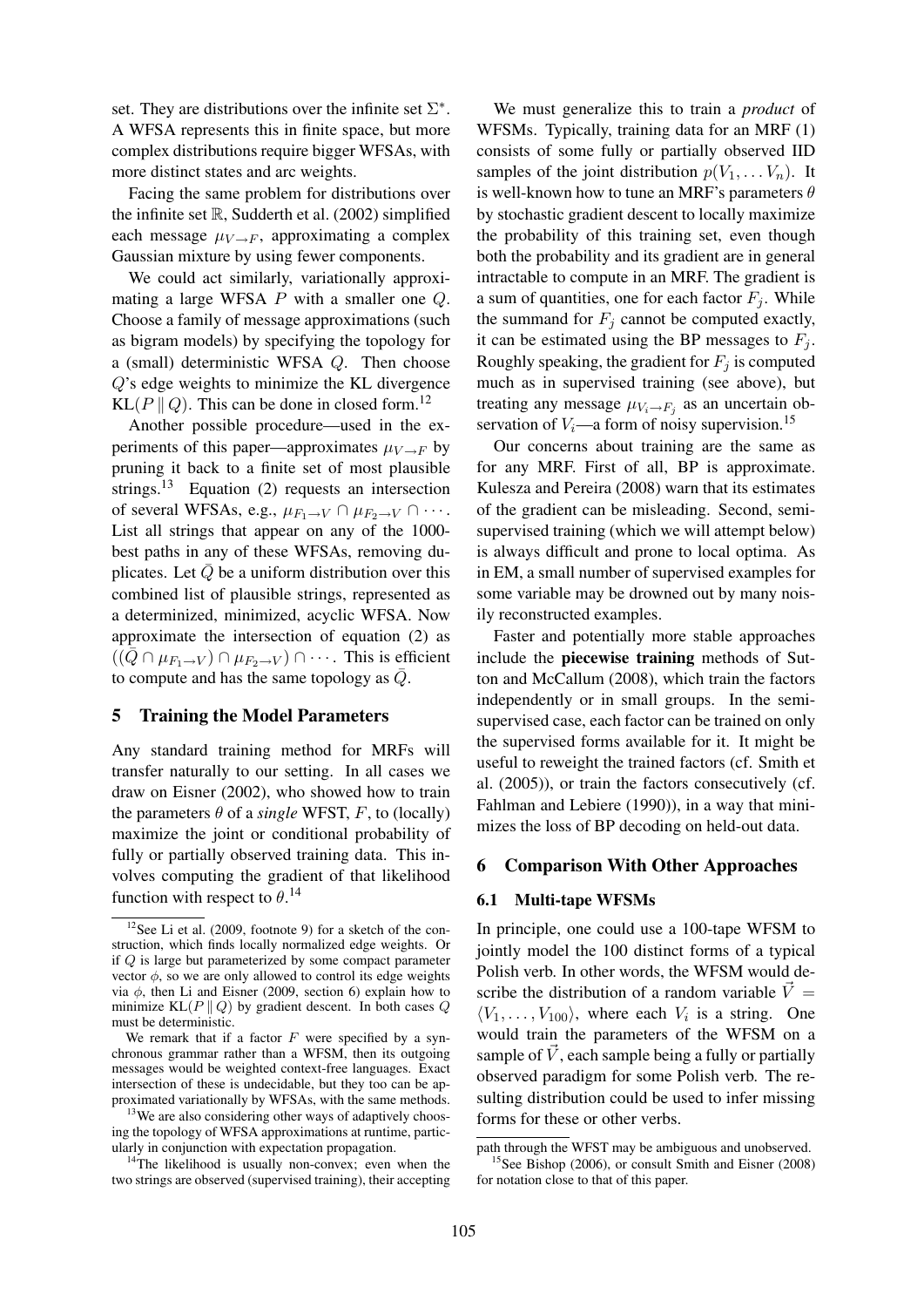As a simple example, either a morphological generator or a morphological analyzer might need the probability that *krzyczałoby* is the neuter thirdperson singular conditional imperfective of *krzyczec´*, despite never having observed it in training. The model determines this probability based on other observed and hypothesized forms of *krzyczec´*, using its knowledge of how neuter thirdperson singular conditional imperfectives are related to these other forms in other verbs.

Unfortunately, such a 100-tape WFSM would be huge, with an astronomical number of arcs (each representing a possible 100-way edit operation). Our approach is to factor the problem into a number of (e.g.) pairwise relationships among the verb forms. Using a factored distribution has several benefits over the k-tape WFSM: (1) a smaller representation in memory, (2) a small number of parameters to learn, (3) efficient approximate computation that takes advantage of the factored structure, (4) the ability to reuse WFSAs and WF-STs previously developed for smaller problems, (5) additional modeling power.

## 6.2 Simpler graphical models on strings

Some previous researchers have used factored joint models of several strings. To our knowledge, they have all chosen *acyclic*, *directed* graphical models. The acyclicity meant that exact inference was at least possible for them, if not necessarily efficient. The factors in these past models have been WFSTs (though typically simpler than the ones we will use).

Many papers have used cascades of probabilistic finite-state transducers. Such a cascade may be regarded as a directed graphical model with a linear-chain structure. Pereira and Riley (1997) built a speech recognizer in this way, relating acoustic to phonetic to lexical strings. Similarly, Knight and Graehl (1997) presented a generative cascade using 4 variables and 5 factors:  $p(w, e, j, k, o) \stackrel{\scriptscriptstyle{\mathsf{def}}}{=} p(w) \cdot p(e \mid w) \cdot p(j \mid e) \cdot p(k \mid j)$  $\cdot p(o \mid k)$  where e is an English word sequence, w its pronunciation,  $i$  a Japanese version of the pronunciation, k a katakana rendering of the Japanese pronunciation, and o an OCR-corrupted version of the katakana. Knight and Graehl used finite-state operations to perform inference at test time, observing  $o$  and recovering the most likely  $w$ , while marginalizing out  $e$ ,  $j$ , and  $k$ .

Bouchard-Côté et al. (2009) reconstructed an-

cient word forms given modern equivalents. They used a directed graphical model, whose tree structure reflected the evolutionary development of the modern languages, and which included latent variables for historical intermediate forms that were never observed in training data. They used Gibbs sampling rather than an exact solution (possible on trees) or a variational approximation (like our BP).

Our work seeks to be general in terms of the graphical model structures used, as well as efficient through the use of BP with approximate messages. We also seek to avoid local normalization, using a globally normalized model.<sup>16</sup>

## 6.3 Unbounded objects in graphical models

We distinguish our work from "dynamic" graphical models such as Dynamic Bayesian Networks and Conditional Random Fields, where the string *brechen* would be represented by creating 7 lettervalued variables. Those methods can represent strings (or paths) of any length—but the length for each training or test string must be specified in advance, not inferred. Furthermore, it is awkward and costly to model unknown alignments, since the variables are position-specific, and any position in *brechen* could in principle align with any position in *brichst*. WFSTs are a much more natural and flexible model of string pairs.

We also distinguish our work from current nonparametric Bayesian models, which sometimes generate unbounded strings, trees, or grammars. If they generate two unbounded objects, they model their relationship by a single synchronous generation process (akin to Section 6.1), rather than by a globally normalized product of overlapping factors.

## 7 Experiments

To study our approach, we conducted initial experiments that reconstruct missing word forms in morphological paradigms. In *inflectional morphology*, each uninflected verb form (lemma) is associated with a vector of forms that are inflected for tense, person, number, etc. Some inflected forms may be observed frequently in natural text, others rarely. Two variables that are usually predictable from each other may or may not keep this relationship in the case of an irregular verb.

<sup>&</sup>lt;sup>16</sup>Although we do normalize locally during piecewise training (see section 7.3).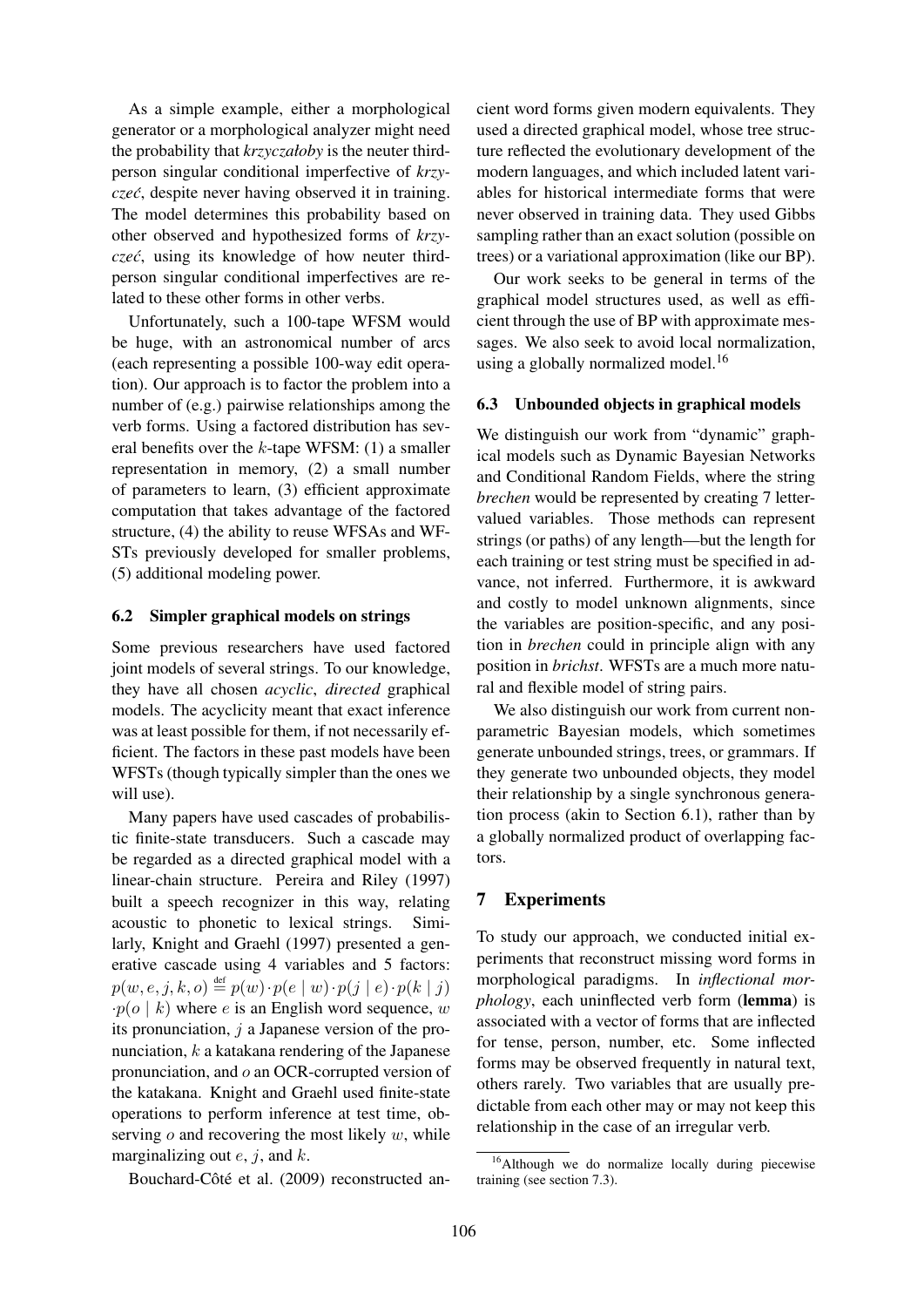| $(a)$ # paradigms                                   | 9,393 |
|-----------------------------------------------------|-------|
| $(b)$ # finite forms per paradigm                   |       |
| (c) # hidden finite forms per paradigm (avg.)       | 8.3   |
| (d) $#$ paradigms with some finite form(s) observed | 2.176 |
| (e) In (d), # of finite forms observed (avg.)       |       |

Table 1: Statistics of our training data.

Our task is to reconstruct (*generate*) specific unobserved morphological forms in a paradigm by learning from observed ones. This is a particularly interesting semisupervised scenario, because different subsets of the variables are observed on different examples.

## 7.1 Experimental data

We used orthographic rather than phonological forms. We extracted morphological paradigms for all 9393 German verbs in the CELEX morphological database. Each paradigm lists 5 present-tense and 4 past-tense indicative forms, as well as the verb's lemma, for a total of 10 string-valued variables.<sup>17</sup> In each paradigm, we removed, or hid, verb forms that occur only rarely in natural text, i.e, verb forms with a small frequency figure provided by CELEX.<sup>18</sup> All paradigms other than *sein* ('to be') were now incompletely observed. Table 1 gives some statistics.

### 7.2 Model factors and parameters

Our current MRF uses only binary factors. Each factor is a WFST that is trained to relate 2 of the 10 variables (morphological forms). Each WFST can score an aligned pair using a log-linear model that counts features in a sliding 3-character window. To score an unaligned pair, it sums over all possible alignments. Specifically, our WFST topology and parameterization follow the state-of-theart approach to *supervised* morphology in Dreyer et al. (2008), although we dropped some of their features to speed up these early experiments.<sup>19</sup> We

implemented and manipulated all WFSMs using the OpenFST library (Allauzen et al., 2007).

## 7.3 Training in the experiments

We trained  $\theta$  on the incompletely observed paradigms. As suggested in section 5, we used a variant of piecewise pseudolikelihood training (Sutton and McCallum, 2008). Suppose there is a binary factor  $F$  attached to forms  $U$  and  $V$ . For any value of  $\theta$ , we can define  $p_{UV}(U \mid V)$  from the tiny MRF consisting only of  $U$ ,  $V$ , and  $F$ . We can therefore compute the goodness  $L_{UV} \stackrel{\text{def}}{=}$  $\log p_{UV}(u_i \mid v_i) + \log_{VU}(v_i \mid u_i),^{20}$  summed over all *observed*  $(U, V)$  pairs in training data. We attempted to tune  $\theta$  to maximize the total  $L_{UV}$  over all U, V pairs,<sup>21</sup> regularized by subtracting  $||\theta||^2$ . Note that different factors thus enjoyed different amounts of observed training data, but training was fully supervised (except for the unobserved alignments between  $u_i$  and  $v_i$ ).

#### 7.4 Inference in the experiments

At test time, we are given each lemma (e.g. *brechen*) and all its observed (frequent) inflected forms (e.g., *brachen*, *bricht*,. . . ), and are asked to predict the remaining (rarer) forms (e.g., *breche, brichst, . . .*).

We run approximate joint inference using belief propagation.<sup>22</sup> We extract our output from the final beliefs: for each unseen variable  $V$ , we pre-

<sup>&</sup>lt;sup>17</sup>Some pairs of forms are always identical in German, hence are treated as a single form by CELEX. We likewise use a single variable—these are the "1,3" variables in Fig. 3.

Occasionally a form is listed as UNKNOWN. We neither train nor evaluate on such forms, although the model will still predict them.

<sup>&</sup>lt;sup>18</sup>The frequency figure for each word form is based on counts in the Mannheim News corpus. We hide forms with frequency  $< 10$ .

 $19$ We dropped their latent classes and regions as well as features that detected which characters were orthographic vowels. Also, we retained their "target language model features" only in the baseline "U" model, since elsewhere they

seemed to hurt in our current training setup.

We followed Dreyer et al. (2008) in slightly pruning the space of possible alignments. We compensated by replacing their WFST, F, with the union  $F \cup 10^{-12} (0.999 \Sigma \times \Sigma)^*$ . This ensured that the factor could still map any string to any other string (though perhaps with very low weight), guaranteeing that the intersection at the end of section 4.3 would be non-empty.

 $^{20}$ The second term is omitted if V is the lemma. We do not train the model to predict the lemma since it is always observed in test data.

<sup>&</sup>lt;sup>21</sup>Unfortunately, just before press time we discovered that this was not quite what we had done. A shortcut in our implementation trained  $p_{UV}(U \mid V)$  and  $p_{VU}(V \mid U)$  separately. This let them make different use of the (unobserved) alignments—so that even if each individually liked the pair  $(u, v)$ , they might not have been able to agree on the same accepting path for it at test time. This could have slightly harmed our joint inference results, though not our baselines.

 $^{22}$ To derive the update order for message passing, we take an arbitrary spanning tree over the factor graph, and let O be a list of all factors and variables that is topologically sorted according to the spanning tree, with the leaves of the tree coming first. We then discard the spanning tree. A single iteration visits all factors and variables in order of  $O$ , updating each one's messages to later variables and factors, and then visits all factors and variables in reverse order, updating each one's messages to earlier variables and factors.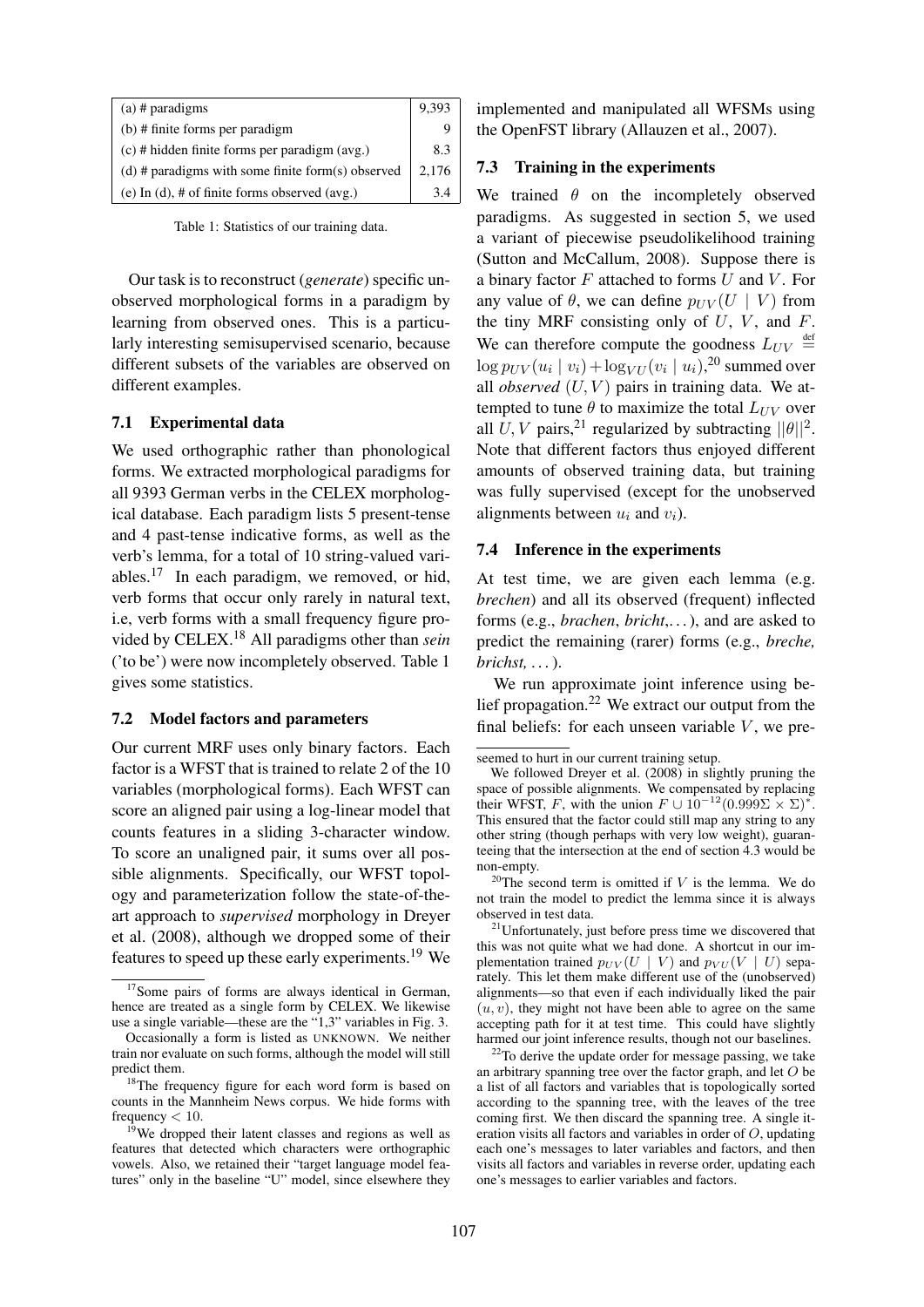dict its value to be  $\argmax_{v} \tilde{p}_V(v)$ . This prediction considers the values of all other unseen variables but sums over their possibilities. This is the Bayes-optimal decoder for our scoring function, since that function reports the fraction of *individual forms* that were predicted *perfectly*. 23

## 7.5 Model selection of MRF topology

It is hard to know *a priori* what the causal relationships might be in a morphological paradigm. In principle, one would like to *automatically* choose which factors to have in the MRF. Or one could start with many factors, but use methods such as those suggested in section 5 to learn that certain less useful factors should be left weak to avoid confusing loopy BP.

For our present experiments, we simply compared several fixed model topologies (Fig. 3). These were variously unconnected (U), chain graphs  $(C1, \ldots, C4)$ , trees  $(T1, T2)$ , or loopy graphs  $(L1, \ldots, L4)$ . We used several factor graphs that differ only by one or two added factors and compared the results. The graphs were designed by hand; they connect some forms with similar morphological properties more or less densely.

We trained different models using the observed forms in the 9393 paradigms as training data. The first 100 paradigms were then used as development data for *model selection*: <sup>24</sup> we were given the answers to their hidden forms, enabling us to compare the models. The best model was then evaluated on the 9293 remaining paradigms.

## 7.6 Development data results

The models are compared on development data in Table 2. Among the factor graphs we evaluated, we find that L4 (see Fig. 3) performs best overall (whole-word accuracy 82.1). Note that the unconnected graph U does not perform very well (69.0), but using factor graphs with more connecting factors generally helps overall accuracy (see C1–C3). Note, however, that in some cases the additional structure hurts: The chain model C4 and the loopy model L1 perform relatively badly. The



Figure 3: The graphs that we evaluate on development data. The nodes represent morphological forms, e.g. the first node in the left of each graph represents the first person singular present. Each variable is also connected to the lemma (not shown). See results in Table 2.

reason for such a performance degradation is that undertrained factors were used: The factors relating second-person to second-person forms, for example, are trained from only 8 available examples.

Non-loopy models always converge (exactly) in one iteration (see footnote 22). But even our loopy models appeared to converge in accuracy within two iterations. Only L3 and L4 required the second iteration, which made tiny improvements.

#### 7.7 Test data results

Based on the development results, we selected model L4 and tested on the remaining 9293 paradigms.

We regard the unconnected model U as a baseline to improve upon. We also tried a rather different baseline as in (Dreyer et al., 2008). We trained the machine translation toolkit Moses (Koehn et al., 2007) to translate groups of letters rather than groups of words ("phrases"). For each form f to be predicted, we trained a Moses model on all supervised form pairs  $(l, f)$  available in the data, to learn a prediction for the form given the lemma l. The M,3 condition restricted Moses use "phrases" no longer than 3 letters, comparable to our own trigram-based factors (see section 7.2). M,15 could use up to 15 letters.

Again, our novel L4 model far outperformed the others overall. Breaking the results down by form, we find that this advantage mainly comes from the 3 forms with the fewest observed training examples (Table 3, first 3 rows). The M and U models are barely able to predict these forms at all from the lemma, but L4 can predict them bet-

 $23$ If we instead wished to maximize the fraction of entire paradigms that were predicted perfectly, then we would have approximated full MAP decoding over the paradigm (Viterbi decoding) by using max-product BP. Other loss functions (e.g., edit distance) would motivate other decoding methods.

<sup>&</sup>lt;sup>4</sup>Using these paradigms was simply a quick way to avoid model selection by cross-validation. If data were really as sparse as our training setup pretends (see Table 2), then 100 complete paradigms would be too valuable to squander as mere development data.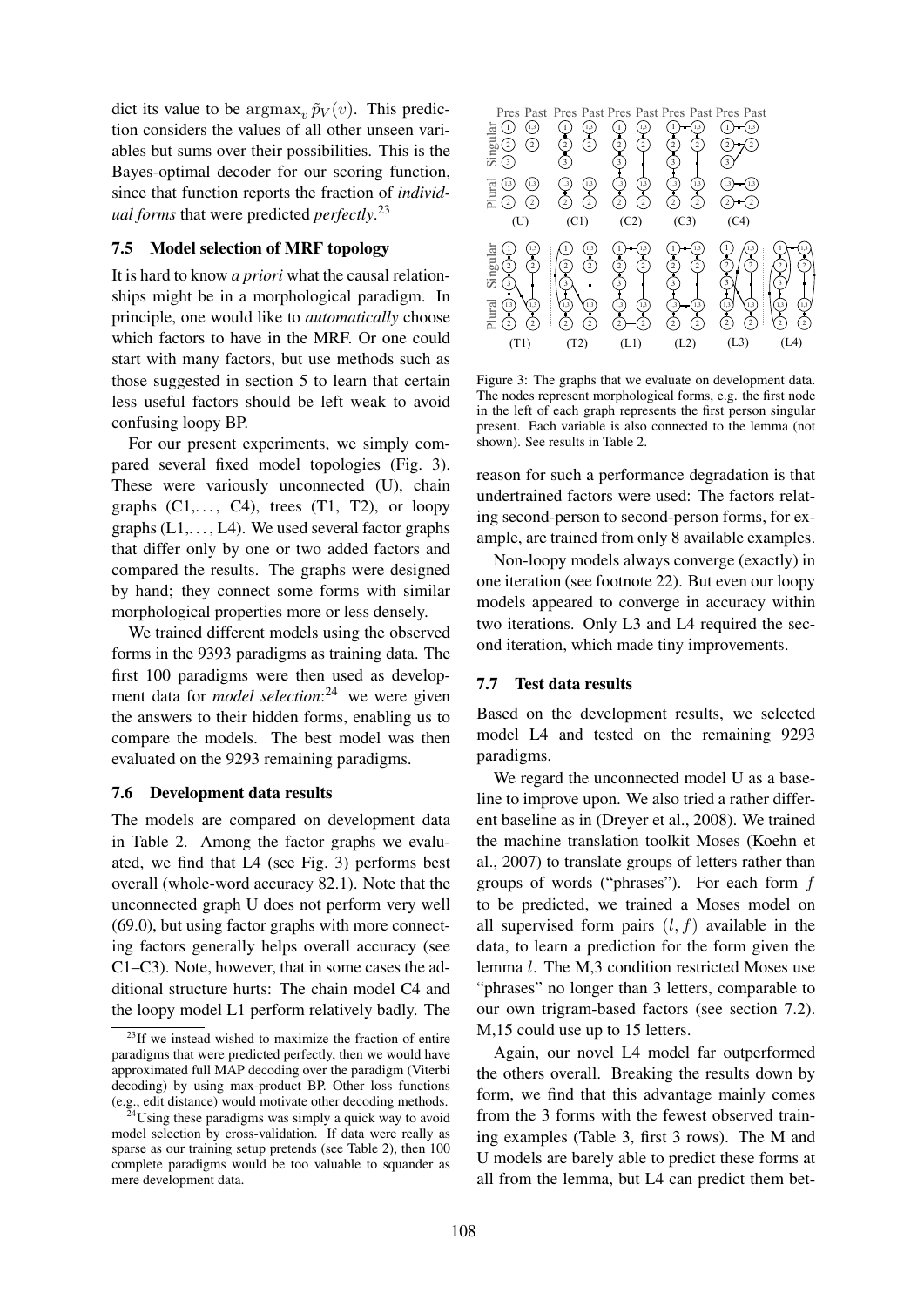| Unconn. | <b>Chains</b> |  |      | Trees |      | Loops        |      |      |      |      |
|---------|---------------|--|------|-------|------|--------------|------|------|------|------|
|         |               |  |      |       | T 1  | $\mathbf{m}$ |      |      |      |      |
| 69.0    | ر، ب          |  | 74.8 | 65.2  | 78.1 | 78.7         | 62.3 | 79.6 | 78.9 | 82.1 |

Table 2: Whole-word accuracies of the different models in reconstructing the missing forms in morphological paradigms, here on 100 verbs (development data). The names refer to the graphs in Fig. 3. We selected L4 as final model (Table 3).

| Form       | # obs. | M <sub>1</sub> | M <sub>15</sub> | U    | I 4  |
|------------|--------|----------------|-----------------|------|------|
| 2.Sg.Pa.   | 4      | 0.0            | 0.2             | 0.8  | 69.7 |
| 2.P1.Pa.   | 9      | 0.9            | 1.1             | 1.4  | 45.6 |
| 2.Sg.Pr.   | 166    | 49.4           | 62.6            | 74.7 | 90.5 |
| 1.Sg.Pr.   | 285    | 99.6           | 98.8            | 99.3 | 97.2 |
| 1,3.Pl.Pa. | 673    | 46.5           | 78.3            | 75.0 | 75.6 |
| 1,3.Sg.Pa. | 1124   | 65.0           | 88.8            | 84.0 | 74.8 |
| 2.P1.Pr.   | 1274   | 98.3           | 99.2            | 99.0 | 96.4 |
| 3.Sg.Pr.   | 1410   | 91.0           | 95.9            | 95.2 | 88.2 |
| 1.3.Pl.Pr. | 1688   | 99.8           | 98.9            | 99.8 | 98.0 |
| All        | 6633   | 59.2           | 67.3            | 68.0 | 81.2 |

Table 3: Whole-word accuracies on the missing forms from 9293 test paradigms. The Moses baselines and our unconnected model (U) predict each form separately from the lemma, which is always observed. L4 uses all observations jointly, running belief propagation for decoding. Moses,15 memorizes phrases of length up to 15, all other models use max length 3. The table is sorted by the column "# obs.", which reports the numbers of observations for a given form.

ter by exploiting other observed or latent forms. By contrast, well-trained forms were already easy enough for the M and U models that L4 had little new to offer and in fact suffered from its approximate training and/or inference.

Leaving aside the comparisons, it was useful to confirm that loopy BP could be used in this setting at all. 8014 of the 9293 test paradigms had  $\leq$  2 observed forms (in addition to the lemma) but  $\geq$  7 missing forms. One might have expected that loopy BP would have failed to converge, or converged to the wrong thing. Nonetheless, it achieved quite respectable success at exactly predicting various inflected forms.

For the curious, Table 4 shows accuracies grouped by different categories of paradigms, where the category is determined by the number of missing forms to predict. Most paradigms fall in the category where 7 to 9 forms are missing, so the accuracies in that line are similar to the overall accuracies in Table 3.

## 8 Conclusions

We have proposed that one can jointly model several multiple strings by using Markov Random Fields. We described this formally as an undi-

| # missing | # paradig. | M <sub>3</sub> | M,15 | U    | L4   |
|-----------|------------|----------------|------|------|------|
| $1 - 3$   | 205        | 20.3           | 20.8 | 26.8 | 74.4 |
| 4–6       | 1037       | 44.2           | 50.5 | 52.7 | 82.8 |
| $7 - 9$   | 8014       | 60.6           | 68.8 | 69.4 | 81.1 |

Table 4: Accuracy on test data, reported separately for paradigms in which 1–3, 4–6, or 7–9 forms are missing. Missing words have CELEX frequency count  $< 10$ ; these are the ones to predict. (The numbers in col. 2 add up to 9256, not 9293, since some paradigms are incomplete in CELEX to begin with, with no forms to be removed or evaluated.)

rected graphical model with string-valued variables and whose factors (potential functions) are defined by weighted finite-state transducers. Each factor evaluates some subset of the strings.

Approximate inference can be done by loopy belief propagation. The messages take the form of weighted finite-state acceptors, and are constructed by standard operations. We explained why the messages might become large, and gave methods for approximating them with smaller messages. We also discussed training methods.

We presented some pilot experiments on the task of jointly predicting multiple missing verb forms in morphological paradigms. The factors were simplified versions of statistical finite-state models for supervised morphology. Our MRF for this task might be used not only to conjugate verbs (e.g., in MT), but to guide further learning of morphology—either active learning from a human or semi-supervised learning from the distributional properties of a raw text corpus.

Our modeling approach is potentially applicable to a wide range of other tasks, including transliteration, phonology, cognate modeling, multiplesequence alignment and system combination.

Our work ties into a broader vision of using algorithms like belief propagation to coordinate the work of several NLP models and algorithms. Each individual factor considers some portion of a joint problem, using classical statistical NLP methods (weighted grammars, transducers, dynamic programming). The factors coordinate their work by passing marginal probabilities. Smith and Eisner (2008) reported complementary work in this vein.